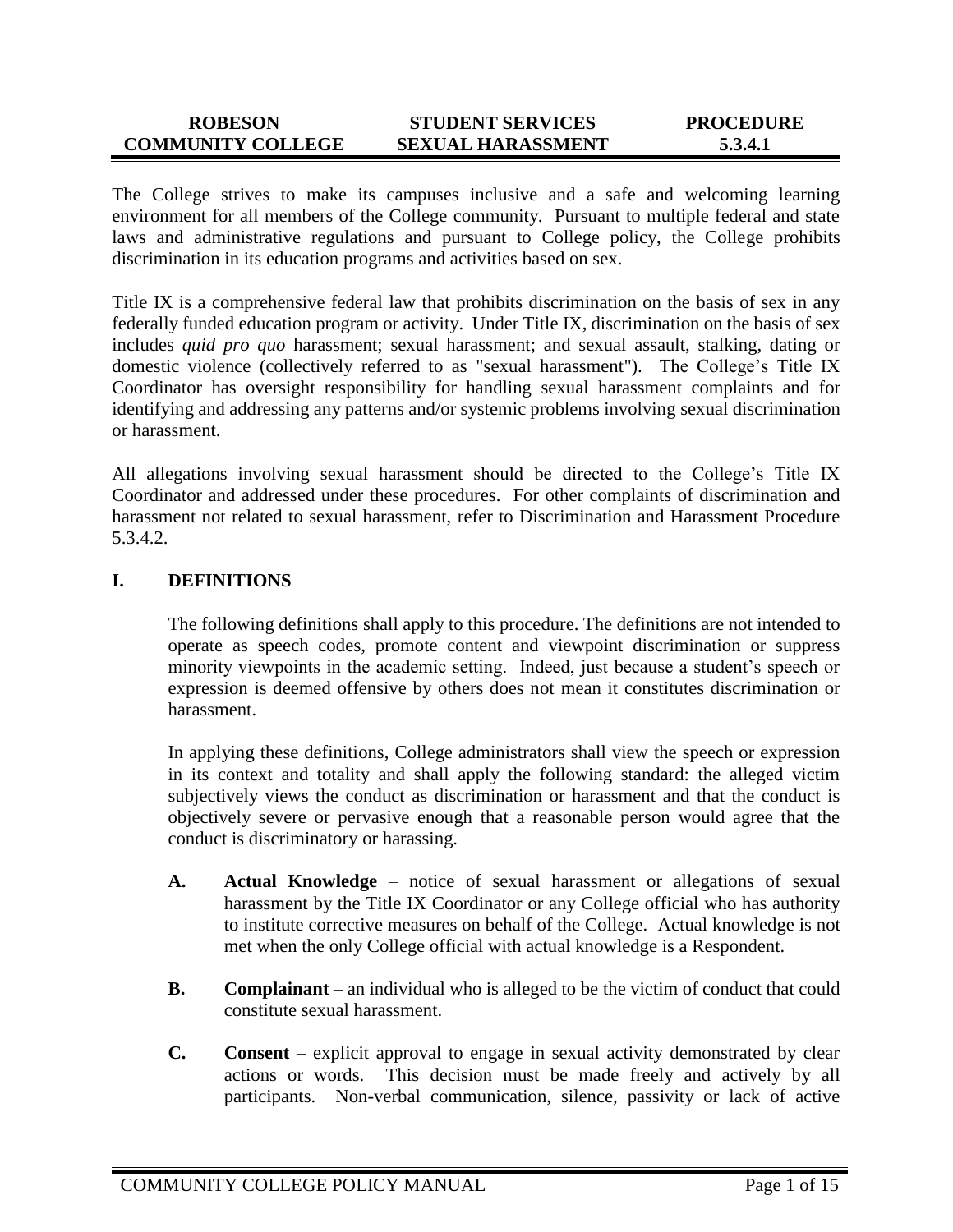resistance does not imply consent. In addition, previous participation in sexual activity does not indicate current consent to participate and consent to one form of sexual activity does not imply consent to other forms of sexual activity. Consent has not been obtained in situations where the individual: i) is forced, pressured, manipulated or has reasonable fear that they will be injured if they do not submit to the act; ii) is incapable of giving consent or is prevented from resisting due to physical or mental incapacity (including being under the influence of drugs or alcohol); or iii) has a mental or physical disability which inhibits his/her ability to give consent to sexual activity.

- **D. Dating Violence** crimes of violence against a person with whom the person has or had a social relationship or a romantic or intimate relationship.
- **E. Domestic Violence** crimes of violence against a current or former spouse or intimate partner; a person with whom the individual shares a child in common; a person with whom the individual cohabitates or has cohabitated as a spouse or intimate partner; a person similarly situated to the individual as a spouse under local domestic laws; or any other person who is protected under local domestic laws of the jurisdiction.
- **F. Education Program or Activity** for purposes of these Procedures, this means any locations, events, or circumstances over which the College exercised substantial control over both the Respondent(s) and the context in which the alleged sexual harassment occurs. It also means any building owned or controlled by a student organization that is officially recognized by the College.
- **G. Formal Complaint** a document filed by a Complainant or signed by the Title IX Coordinator alleging sexual harassment against a Respondent and requesting the College investigate the allegation(s). A Formal Complaint initiates a formal grievance process in which parties are entitled to due process protections.
- **H. Informal Resolution**  a resolution reached regarding an allegation of sexual harassment without the filing of a Formal Complaint. Informal Resolution may include mediation, facilitated dialogue, conflict coaching, restorative justice, or other models of alternative dispute resolution. Informal Resolution cannot be used for a student's allegation of sexual harassment against a College employee.
- **I. Respondent** an individual who has been reported to be the perpetrator of conduct that could constitute sexual harassment.
- **J. Retaliation** to intimidate, threaten, coerce, or discriminate against any individual for the purpose of interfering with any right or privilege secured by Title IX or because the individual has made a report or complaint, testified, assisted, participated, or refused to participate in any manner in an investigation, proceeding, or hearing under these Procedures.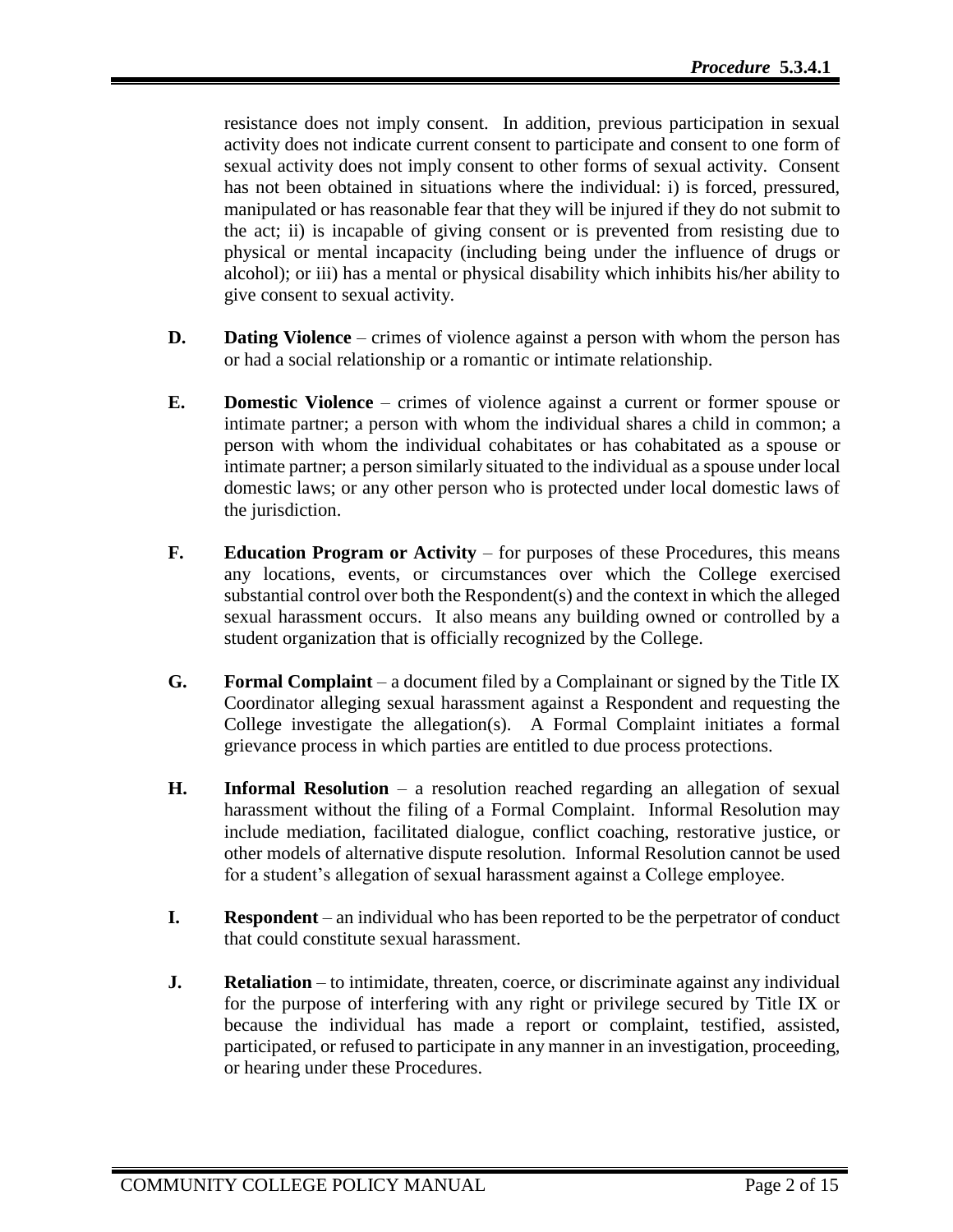- **K**. **Sexual Assault** an offense that meets the definition of rape, fondling, incest, or statutory rape as used in the FBI's Uniform Crime Reporting system.
- **L. Sexual Harassment** *quid pro quo* harassment; unwelcome conduct that a reasonable person would find so severe, pervasive, and objectively offensive that it effectively denies a person equal access to the College's education program or activity, including conduct based on sex stereotyping; or any instance of sexual assault, dating violence, domestic violence, or stalking.

Quid pro quo harassment is a person having power or authority over another and conditioning an educational or employment benefit or service or access to receiving the educational or employment benefit or service upon a person's participation in unwelcome sexual conduct.

- **M. Stalking** engaging in a course of conduct directed at a specific person that would cause a reasonable person to fear for his/her safety or the safety of others or suffer substantial emotional distress.
- **N. Standard of Evidence**  the College uses preponderance of the evidence as the standard for proof of whether a violation of this policy has occurred. In the student due process hearing and employee grievance process, legal terms like "guilt", "innocence" and "burden of proof" are not applicable. Student and employee due process hearings are conducted to take into account the totality of all evidence available from all relevant sources. The College will find the Respondent either "responsible" or "not responsible" for violating these Procedures.
- **O.** Supportive Measures individualized services reasonably available that are nonpunitive, non-disciplinary, and not unreasonably burdensome to the other party that are designed to ensure equal educational access, protect safety, or deter sexual harassment. Examples of support measures are counseling, extensions of deadlines or other course-related adjustments, modifications of work or class schedules, campus escort services, mutual restrictions on contact between the parties, leaves of absences, increased security and monitoring of certain areas of the College, and other similar measures.
- **P**. **Title IX Coordinator** for purposes of these Procedures, the Deputy Title IX Coordinator refers to Ronnie Locklear, AVP of Student Services. The Deputy Title IX Coordinator's office is in Building 14. The phone number is 910-272-3347 and the email is rlocklear@robeson.edu.

# **II. SCOPE AND APPLICABILITY**

### **A. These Procedures apply to the conduct of and protect:**

1. College students and applicants for admission into the College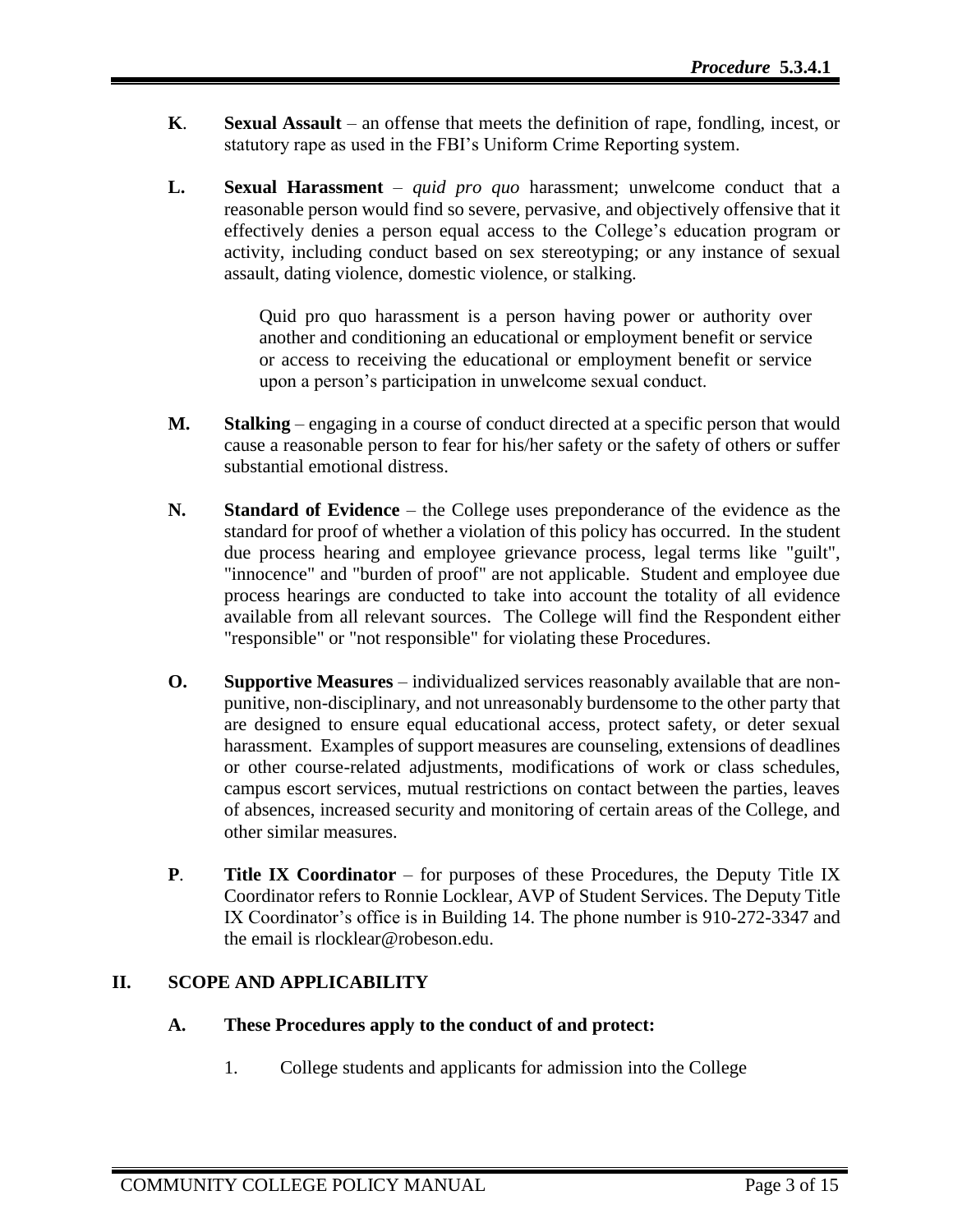- 2. College employees and applicants for employment
- 3. College student organizations
- 4. Third parties participating in a College education program or activity
- **B. These Procedures apply to conduct that occurs in a College Education Program or Activity located within the United States and of which the College has actual knowledge.**

## **III. REPORTING**

## **A. Reporting to Local Law Enforcement**

Individuals may report sexual harassment directly to local law enforcement agencies by dialing 911. Individuals who make a criminal allegation may also choose to pursue the College's grievance procedure simultaneously. A criminal investigation into the matter does not release the College from its obligation to conduct its own investigation (nor is a criminal investigation determinative of whether sexual harassment has occurred). However, the College's investigation may be delayed temporarily while the criminal investigators are gathering evidence. In the event of such a delay, the College must make available supportive measures when necessary to protect the alleged Complainant and/or the College community.

Individuals may choose not to report alleged sexual harassment to law enforcement authorities. The College respects and supports individuals' decisions regarding reporting; nevertheless, the College may notify appropriate law enforcement authorities if legally required or warranted by the nature of the allegations.

# **B. Reporting to College Officials**

The College's Title IX Coordinator oversees compliance with these Procedures and Title IX regulations. Questions about these Procedures should be directed to the Title IX Coordinator. Anyone wishing to make a report relating to sexual harassment may do so by reporting the concern to the College's Title IX Coordinator in person, by mail, by telephone, by email, or by any other means that results in the Title IX Coordinator receiving the person's verbal or written report of alleged sexual harassment.

# **IV. GRIEVANCE PROCEDURES**

# **A. Scope**

1. Use of these grievance procedures applies to reports alleging sexual harassment carried out by employees, students, or third parties.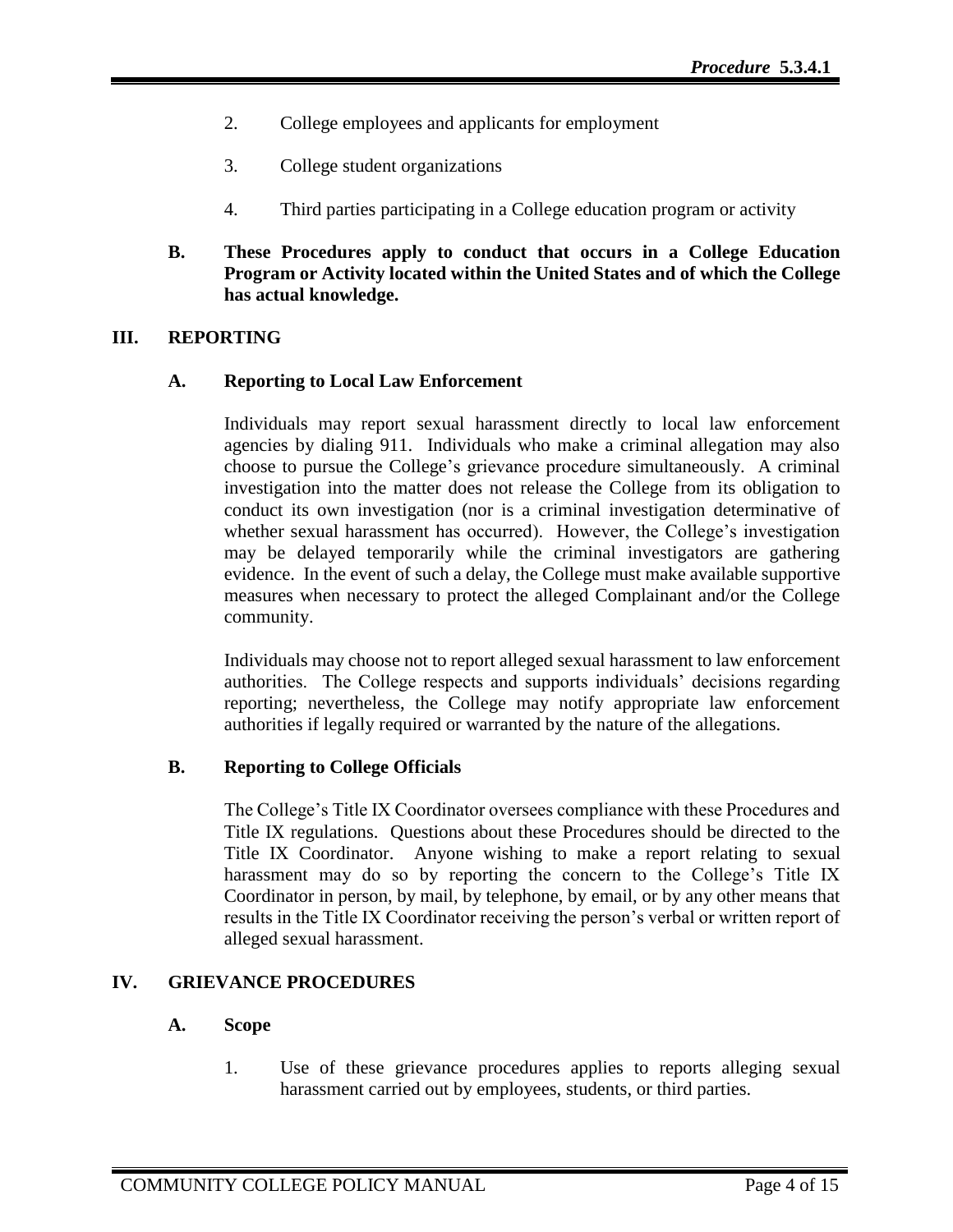2. All reports of sexual harassment are taken seriously. At the same time, those accused of sexual harassment are presumed "not responsible" throughout this grievance procedure.

## **B. Initial College Response and Assessment**

- 1. After receiving a report of sexual harassment, the Title IX Coordinator takes immediate and appropriate steps to:
	- a. Communicate with the individual who reported the alleged conduct;
	- b. Implement supportive measures to eliminate and prevent the recurrence of sex harassment, deter retaliation, remedy the effects of sex harassment, and provide due process rights during a College investigation;
	- c. Provide the individual with a copy of this Policy and Procedure; and
	- d. Determine whether the alleged conduct, as described by the reporting party, falls within the scope of this policy and if so, initiate the investigation and resolution procedures outlined below.
	- e. The Title IX Coordinator may delegate the authority to take some or all of these steps to a Deputy Title IX Coordinator.
- 2. The Title IX Coordinator must administratively close a report or complaint of sexual harassment if after an initial assessment:
	- a. The allegations as stated do not constitute a violation of this Policy and Procedure, even if proven; or
	- b. The alleged sexual harassment did not occur in the College's Education Program or Activity or did not occur in the United States.
	- c. The Title IX Coordinator will notify the parties if a report or complaint of sexual harassment is closed under this section, including the reason(s) for closure, and direct the parties to the appropriate College office or department to resolve the report or complaint. All parties may appeal the Title IX Coordinator's dismissal of a Formal Complaint under this section by using the appeal procedures in Section VI, below.
- 3. The Title IX Coordinator may administratively close a report or complaint of sexual harassment if: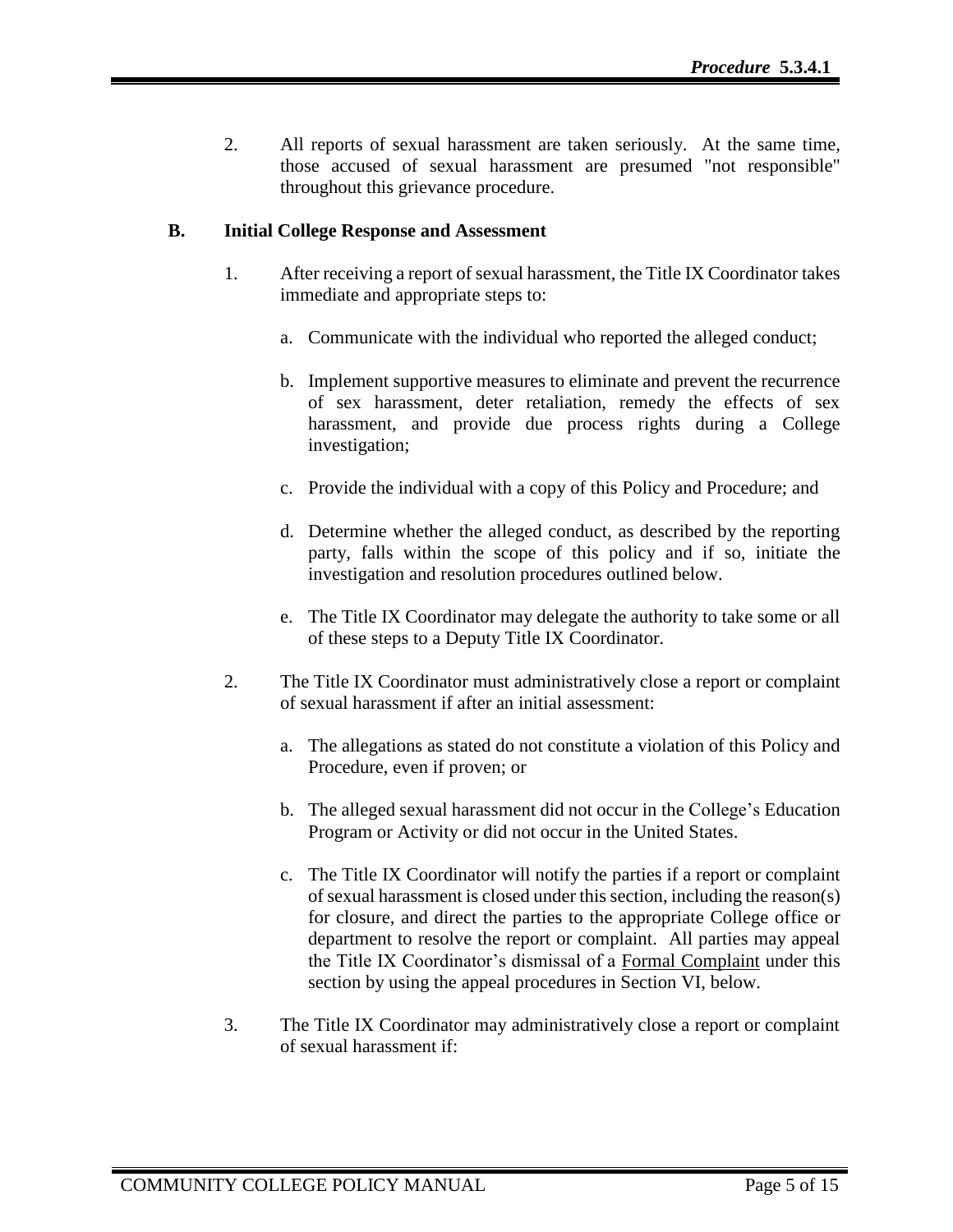- a. The Complainant, at any time, requests withdrawal of the report or complaint;
- b. The Respondent is no longer enrolled or employed by the College; or
- c. The College is prevented from gathering evidence sufficient to reach a determination of responsibility.
- d. The Title IX Coordinator will notify the parties if a report or complaint of sexual harassment is closed under this section, including the reason(s) for closure, and direct the parties to the appropriate College office or department to resolve the report or complaint. All parties may appeal the Title IX Coordinator's dismissal of a Formal Complaint under this section by using the appeal procedures in Section VI, below.
- 4. Regardless of when alleged sexual harassment is reported, a Complainant must be participating in or attempting to participate in the College's education program or activity for a Formal Complaint to be filed.

# **C. Informal Resolution**

- 1. Any party may request the College facilitate an informal resolution to a sexual harassment complaint at any time after the filing of a Formal Complaint. The Title IX Coordinator may offer the parties the opportunity for informal resolution, too.
	- a. Upon a request for informal resolution, the Title IX Coordinator determines whether informal resolution is appropriate based on the facts and circumstances of the case. The Title IX Coordinator ensures that any proposed informal resolution is consistent with the College's obligations to prevent and redress sexual harassment.
	- b. A student's allegations of sexual harassment against a College employee are not eligible for informal resolution.
	- c. The Title IX Coordinator provides the parties with written notice of proceeding with an informal resolution, including the allegations of sexual harassment, the requirements of the informal resolution process, and potential outcomes resulting from participating in the informal resolution process.
	- d. The Title IX Coordinator also designates an independent, neutral person to facilitate the informal resolution.
- 2. Informal resolution is voluntary.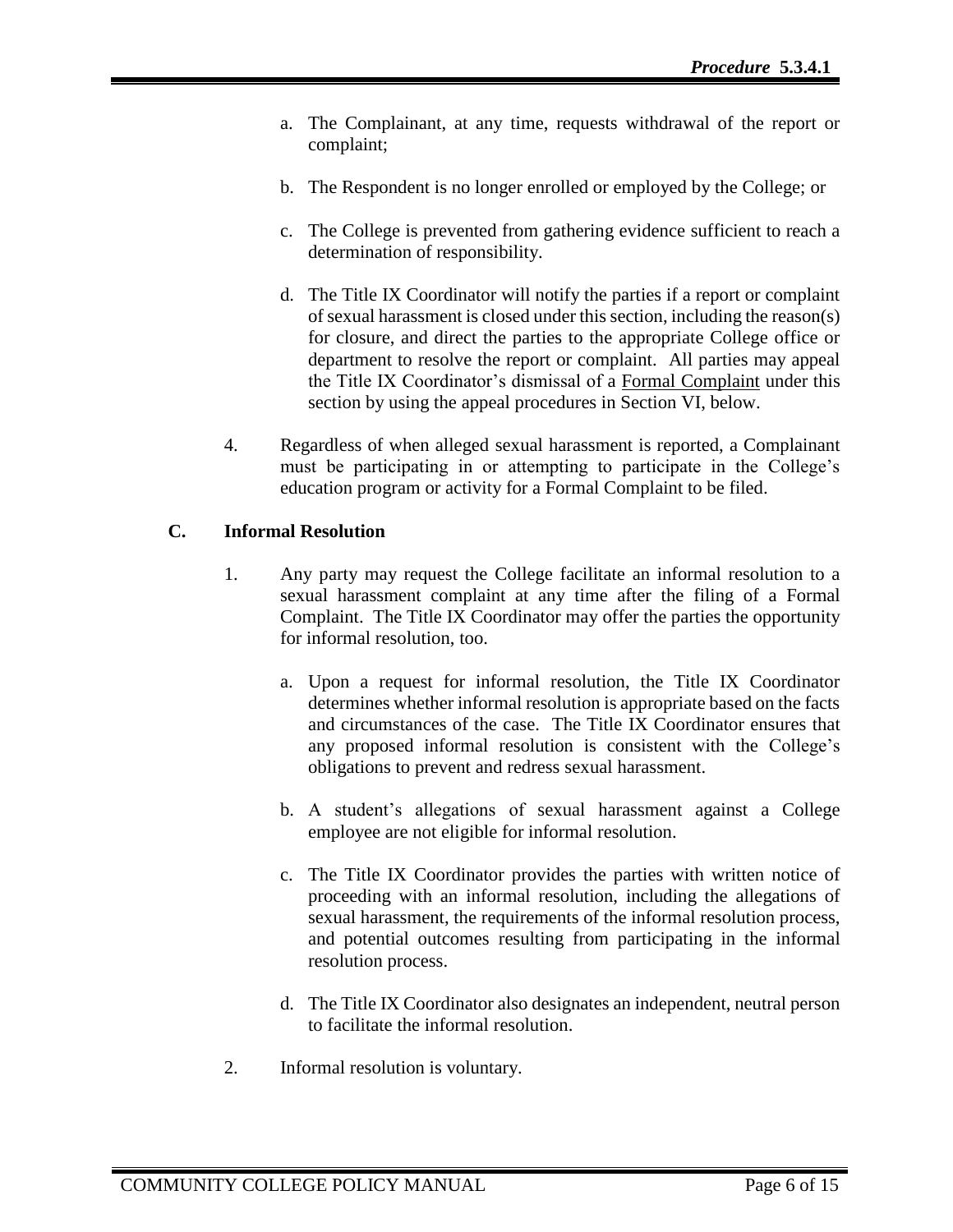- a. The Complainant and Respondent must provide written consent for informal resolution to take place.
- b. Any party has a right to end the informal resolution process at any time prior to agreeing to a resolution and begin or continue the formal investigation and grievance process.
- 3. Informal resolution concludes the matter only when all parties have signed a written agreement that confirms resolution of the allegations.
	- a. The resolution agreement must include a waiver of the parties' right to have a formal hearing on the allegations that have been informally resolved.
	- b. Parties are prohibited from revoking or appealing a resolution agreement. Should the Respondent violate the terms of an informal resolution agreement, such violation will subject the Respondent to an investigation and the formal grievance process contained in this procedure.
- 4. If a resolution agreement is not reached, the College will continue with a formal investigation.

# **D. Investigations**

- 1. The goal of a formal investigation is to reach a determination as to whether a Respondent has violated one or more College policies prohibiting sexual harassment and if so, remedy the effects of a violation.
	- a. The Title IX Coordinator may include possible violations of other College policies that contributed to, arose from, or are otherwise related to alleged violations of this Policy and Procedure in the scope of an investigation.
	- b. The Title IX Coordinator gives written notice to the Complainant and Respondent of the investigation, providing sufficient details to allow the parties to respond and prepare for initial interviews, including the identity of the parties involved (if known), the conduct alleged to be sexual harassment, the date and location of alleged incidents (if known), a statement that the Respondent is presumed not responsible and a determination of responsibility is made at the conclusion of the process, information regarding the parties' right to an advisor and the right to review evidence, and notice that the College prohibits knowingly making false statements or submitting false information during the grievance process.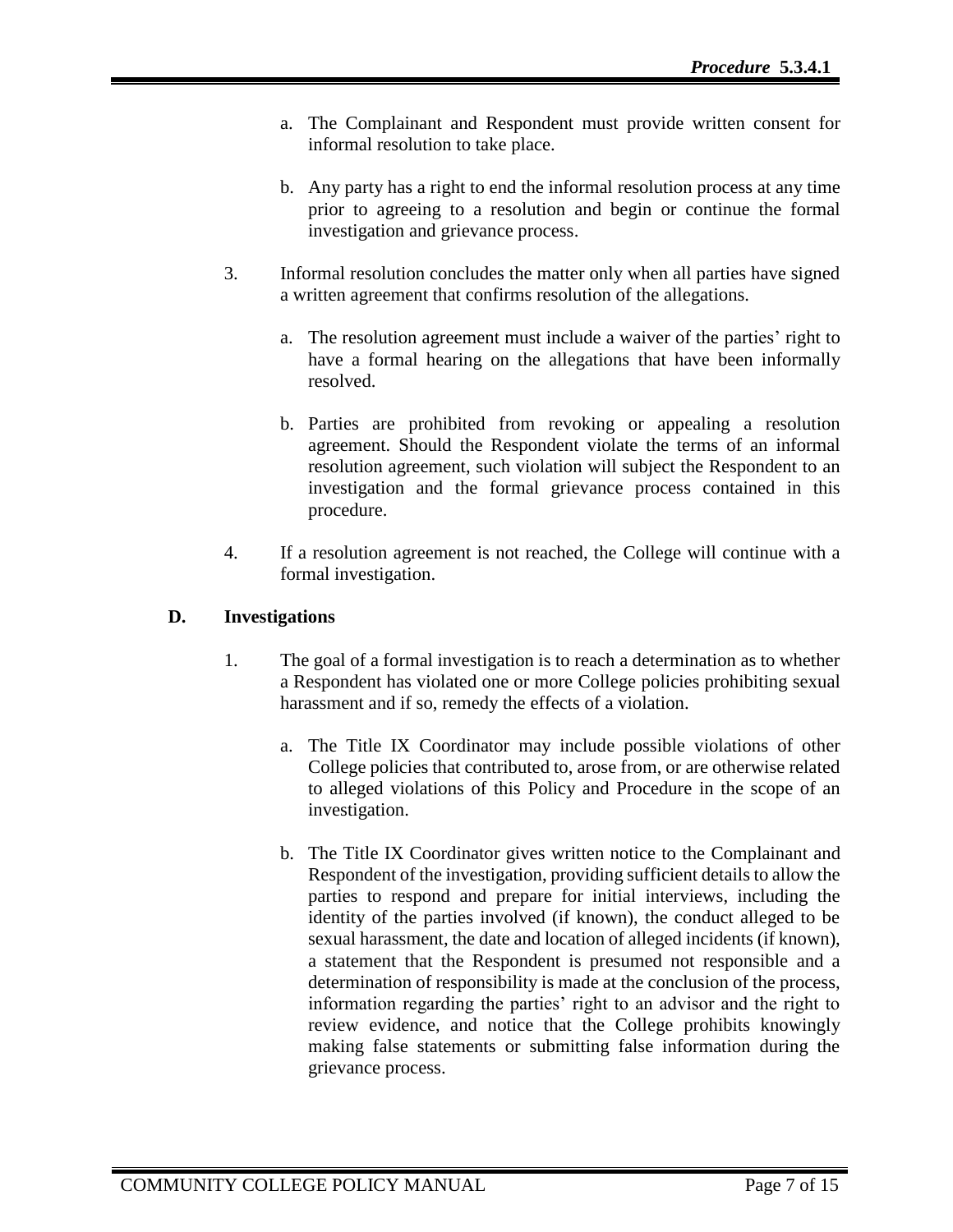- c. The Title IX Coordinator designates an investigator to investigate the allegations of sexual harassment.
- 2. Parties to an investigation can expect a prompt, thorough, and equitable investigation of complaints, including the opportunity for parties to ask questions, present witnesses and provide information regarding the allegations.
- 3. Parties and witnesses should cooperate in the investigation process to the extent required by law and this policy.
- 4. The standard of proof used in investigations is preponderance of the evidence. It is the College's responsibility to establish the standard of proof and gather evidence during investigations.
- 5. The College aims to bring all investigations to a resolution within thirty (30) business days from the date the Title IX Coordinator determines an investigation will commence.
	- a. Extensions of timeframe for good cause are allowed, so long as written notice and the reason for the delay is provided to the parties. Good cause includes:
		- i. The complexity and/or number of the allegations;
		- ii. The severity and extent of the alleged misconduct;
		- iii. The number of parties, witnesses, and other types of evidence involved;
		- iv. The availability of the parties, witnesses, and evidence;
		- v. A request by a party to delay an investigation;
		- vi. The effect of a concurrent criminal investigation or proceeding;
		- vii. Intervening holidays, College breaks, or other closures;
		- viii. Good faith efforts to reach a resolution; or
		- ix. Other unforeseen circumstances.
	- b. Investigations typically include interviews with the Complainant, the Respondent, and any witnesses, and the objective evaluation of any physical, documentary, or other evidence as appropriate and available. The College will give the Complainant and the Respondent written notice of any interview, meeting, or hearing at which a party is invited or expected to participate.
	- c. The Title IX Coordinator will inform the Complainant and Respondent at regular intervals of the status of its investigation.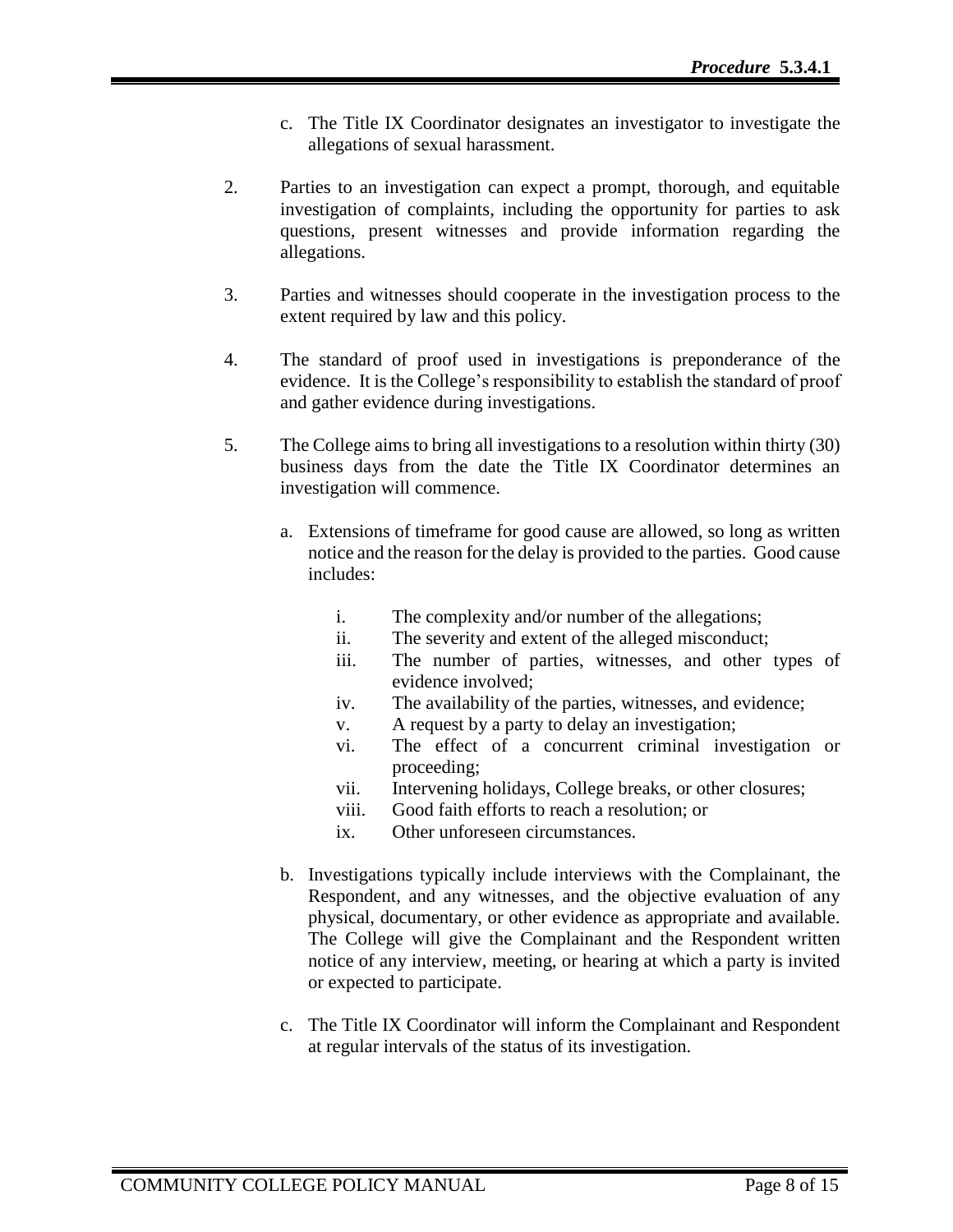- d. The College may suspend or place on administrative leave a student or employee, pending the completion of an investigation and resolution, when the College performs an individualized safety and risk analysis and determines the person poses an immediate threat to the physical health or safety of any member(s) of the College community.
	- i. The Title IX Coordinator may recommend to the appropriate College official to implement or stay an interim suspension of a student or employee and the conditions and duration of such suspension or leave.
	- ii. In all cases in which an interim suspension or administrative leave is imposed, the student or employee shall be given notice and an opportunity to challenge the removal decision immediately following the removal.
	- iii. Violation of an interim suspension under this Procedure is grounds for expulsion or termination.
- 6. Interviews conducted as part of an investigation under this Procedure may be recorded by the College. Recordings not authorized by the College are prohibited.
- 7. The Complainant and Respondent have the right to be accompanied by an advisor of their choosing during all stages of an investigation.
	- a. A party may elect to change advisors during the process.
	- b. All advisors are subject to the same rules:
		- i. During the investigation, the advisor's role is limited to providing advice, guidance, and support to the Complainant or Respondent. An advisor is not permitted to act as a participant or advocate during the investigative process.
		- ii. Advisors are expected to maintain the privacy of the records shared with them.
		- iii. Advisors are expected to refrain from interfering with investigations.
		- iv. Any advisor who oversteps their role or interferes during an investigation process will be warned once. If the advisor continues to disrupt or otherwise fails to respect the limits of the advisor role, the advisor will be asked to leave. The Title IX Coordinator determines whether the advisor may return or should be replaced by a different advisor.
- 8. Prior to finalizing a report, the investigator provides all parties an equal opportunity to review any evidence obtained as part of the investigation that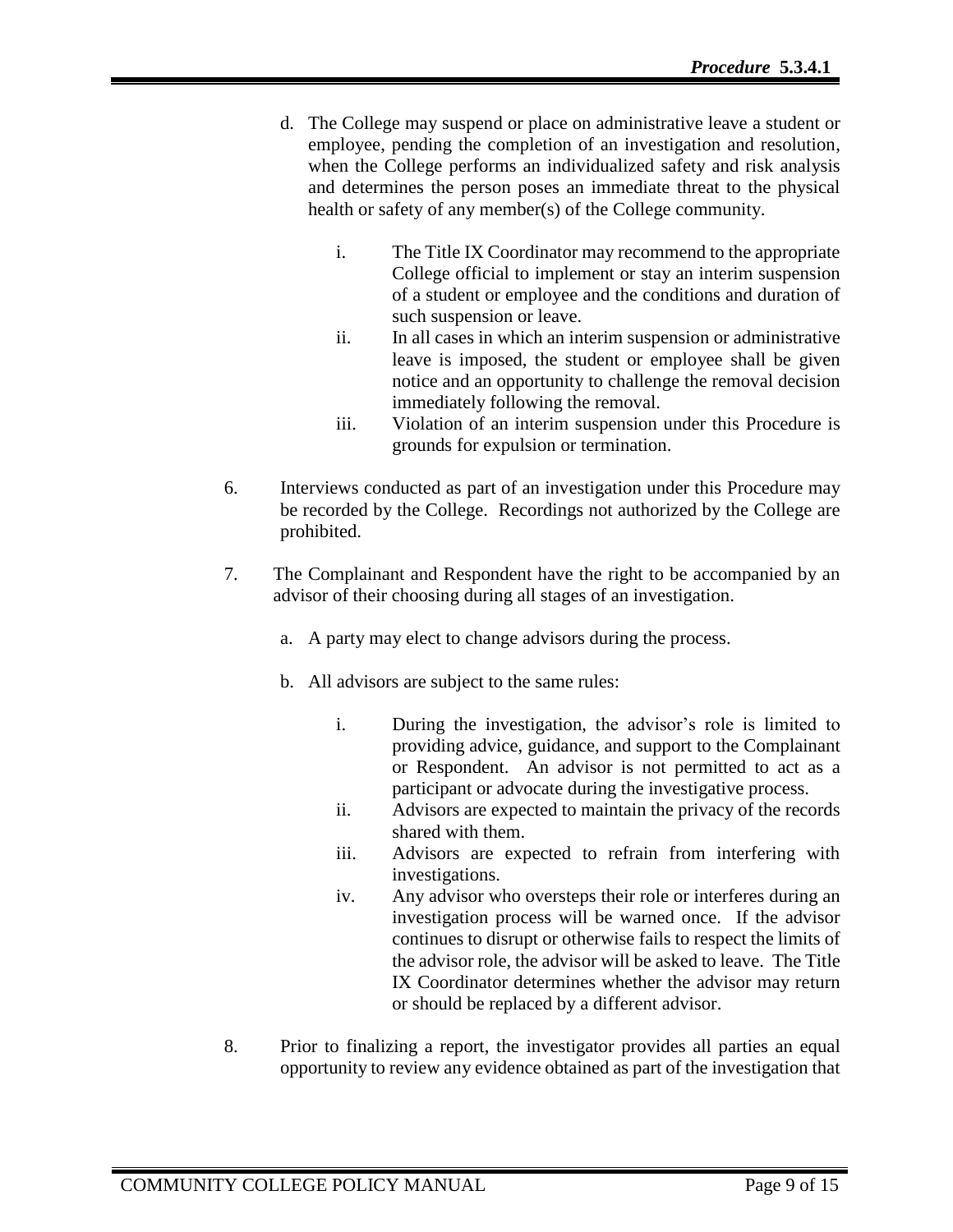is directly related to the allegations raised in the Formal Complaint, including evidence upon which the College does not intend to rely.

- a. The Complainant and Respondent may submit a written response to the evidence within ten days after receipt of the evidence.
	- i. Responses must be submitted to the investigator via email, mail, or hand delivery by 5:00 p.m. eastern standard time on the date responses are due.
	- ii. Responses may not exceed 10 double-spaced pages on 8.5x11 paper with one-inch margins and 12-point font.
- b. The investigator considers any responses received from the parties and conducts any further investigation necessary or appropriate.
- 9. Following an investigation and at least 10 days prior to a grievance hearing, the investigator submits an investigative report to the parties that fairly summarizes relevant evidence. The report includes a summary of the allegations; a summary of the response; a summary of the investigative steps taken to verify the allegations and response; and a summary of the evidence relevant to a determination of responsibility.

# **V. GRIEVANCE HEARINGS**

At least 10 days after the issuance of an investigation report, the College must hold a live hearing in front of a decision-maker to determine responsibility of a Respondent. The decision-maker may not be the Title IX Coordinator or the investigator(s). A "live hearing" means either in person or virtually. The following hearing rules apply:

- A. All parties must be able to see and hear the questioning of parties and witnesses.
- B. Any party may request a virtual hearing. If requested, the College will provide a virtual hearing.
- C. All parties have an equal opportunity to present witnesses, including fact and expert witnesses.
- D. The parties' advisors are permitted to cross-examine the parties and any witnesses.
	- 1. The parties are prohibited from directly conducting cross-examination. Cross-examination must be conducted by a party's advisor.
	- 2. The decision-maker determines whether questions asked during crossexamination are relevant to the determination of responsibility. If the decision-maker disallows a question, they will explain the basis for their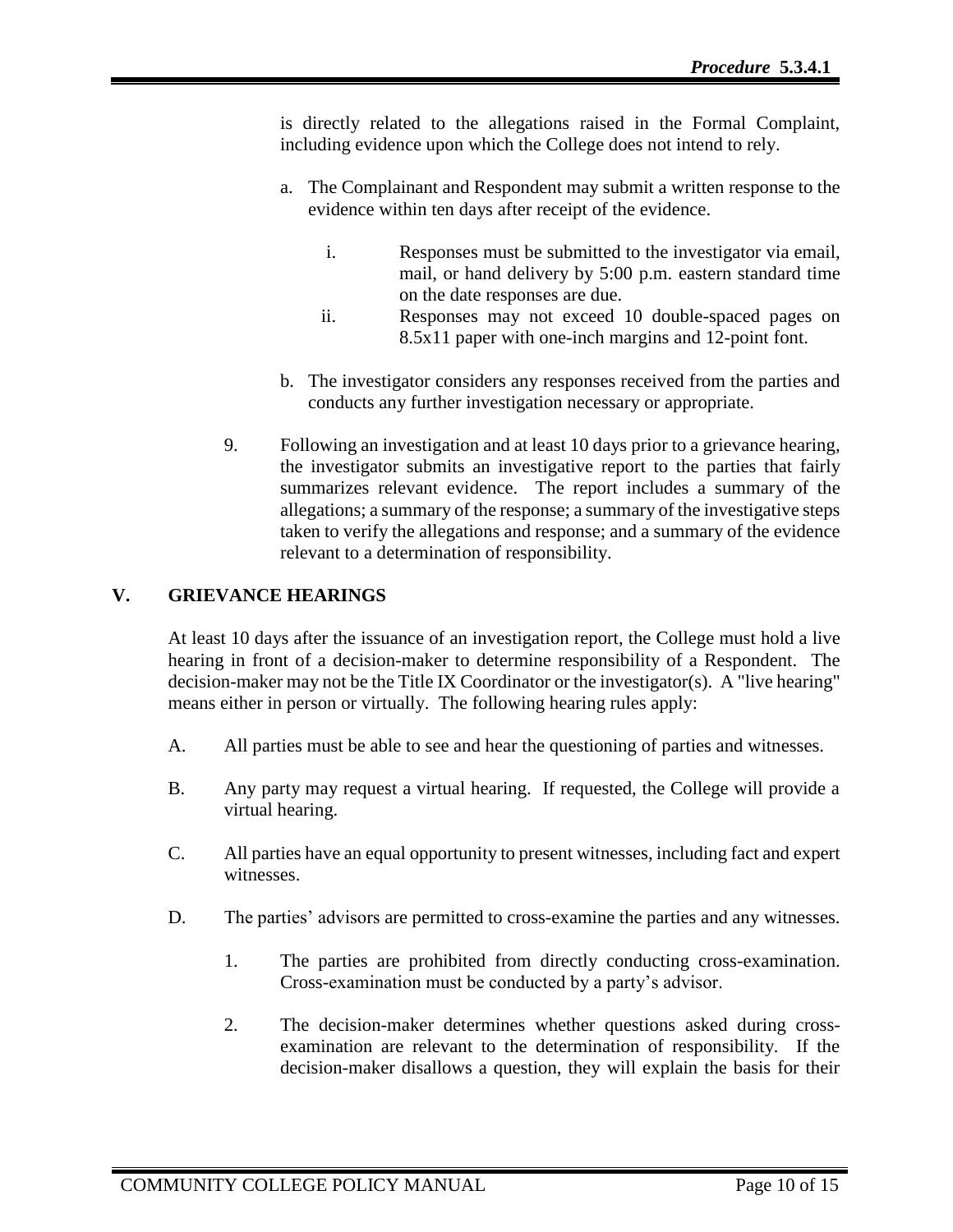decision at the hearing. Parties and advisors may not challenge a decisionmaker's relevancy determinations during the hearing.

- 3. Evidence or questions that inquire about the Complainant's sexual predisposition or prior sexual history are prohibited (i.e. rape-shield protections) unless such questions and evidence are offered to prove that someone other than the Respondent committed the conduct alleged by the Complainant, or if the questions and evidence concern specific incidents of the Complainant's prior sexual behavior with respect to the Respondent and are offered to prove consent.
- 4. The decision-maker may not consider statements of individuals who do not submit to cross-examination in reaching a determination of responsibility
- 5. Records with a legally recognized privilege, such as medical treatment records, may not be used unless the individual or entity who holds the privilege waives the privilege. Any waiver must be written and made in advance of a hearing.
- 6. If a party does not have an advisor, the College will provide an advisor at no cost to the party. The advisor may, or may not, be an attorney.
- 7. Other standard Rules of Evidence do not apply in grievance hearings under these Procedures.
- E. The College will provide either an audio recording, audiovisual recording, or transcript of the hearing to all parties.
- F. The decision-maker evaluates all relevant evidence and reaches a determination regarding responsibility. The decision-maker issues their final written determination to all parties within ten (10) days of the hearing. The final written determination includes a summary of the allegations; a description of the procedural steps taken by the College to investigate and reach a determination of responsibility; findings of fact supporting the determination; conclusions regarding the application of College policies to the facts; a statement of and rationale for the result as to each allegation, including a determination of responsibility; any disciplinary sanctions the College recommends or imposes; whether remedies designed to restore or preserve equal access to an education program or activity will be provided to the Complainant; and the College's appeal procedures.
- G. The following sanctions may be imposed for those who have violated these Procedures:
	- 1. Students
		- a. Verbal or Written Warning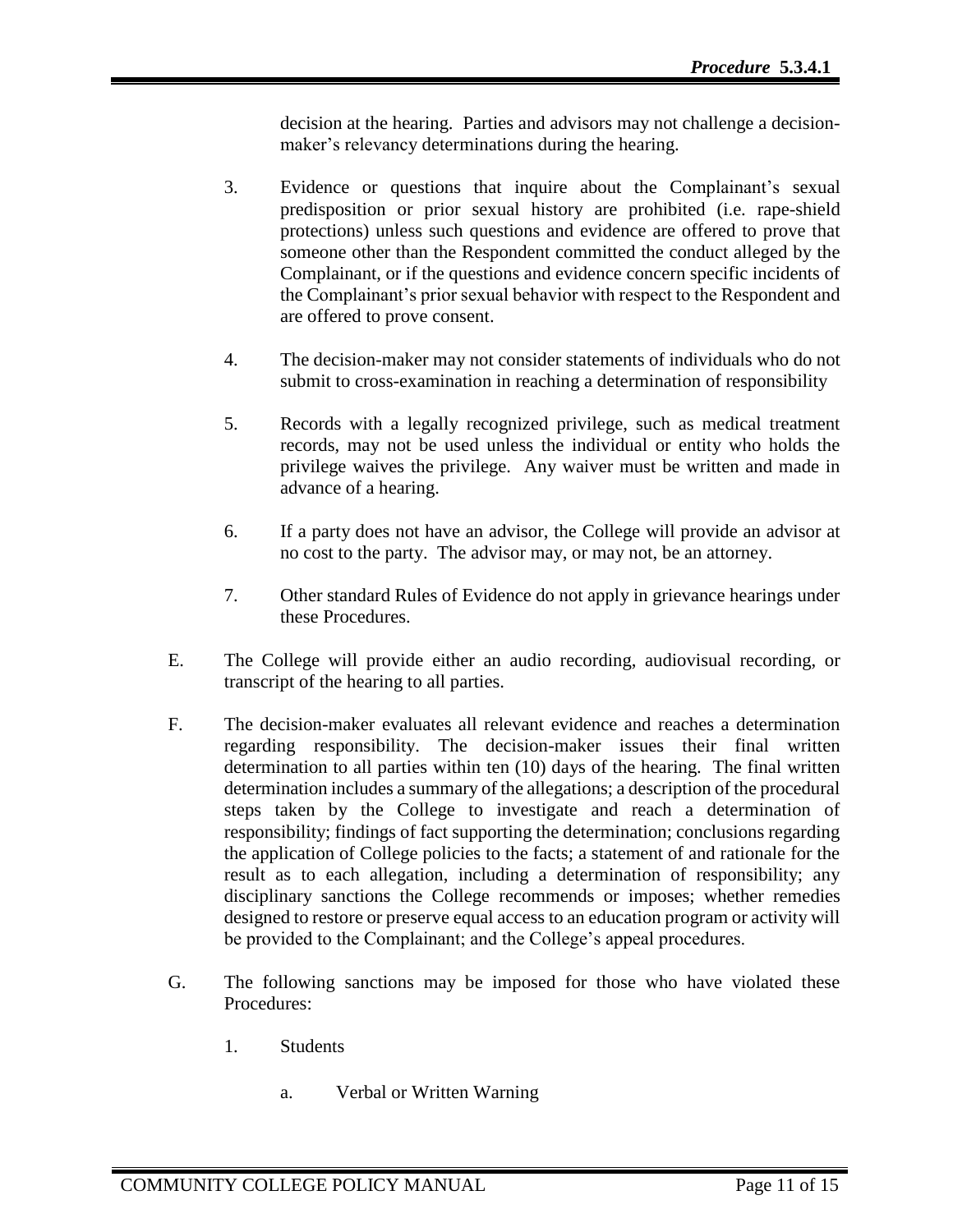- b. Probation
- c. Administrative withdrawal from a course without refund
- d. Required Counseling
- e. No Contact Directive
- f. Suspension
- g. Recommendation of Expulsion
- h. Other consequences deemed appropriate
- 2. Employees
	- a. Verbal or Written Warning
	- b. Performance Improvement Plan
	- c. Required Counseling
	- d. Required Training or Education
	- e. Recommendation of Demotion
	- f. Recommendation to Suspend with or without Pay
	- g. Recommendation of Dismissal
	- h. Other consequences deemed appropriate to the specific violation

If the decision-maker is required to make a recommendation for student expulsion or employee suspension, demotion or dismissal, such recommendation will be made to the appropriate College official after the time for appeal has expired. If the decision-maker recommends the Respondent be expelled, suspended, demoted, or dismissed, during the time in which either party has to appeal, the Respondent shall remain on suspension unless otherwise determined by the decision-maker.

# **VI. APPEALS**

After the decision-maker submits their determination of responsibility to the Complainant and Respondent, all parties are given an equal opportunity to appeal the determination. Appeals may be based only on these grounds:

- A. Procedural irregularity that affected the outcome;
- B. New evidence that was not reasonably available at the time of the hearing that could affect the outcome; and/or
- C. The Title IX Coordinator, investigator, or decision-maker had a bias or conflict of interest that affected the outcome.

Parties must submit any appeal to the President of the College by 5:00 p.m. eastern standard time via email or mail, within ten (10) days of receiving the decision-maker's written determination of responsibility. Appeals may not exceed ten (10) double-spaced pages on 8.5x11 paper with one-inch margins and 12-point font.

The College notifies all parties when an appeal is filed and provides all parties a copy of the appeal and a chance to submit a written statement supporting or challenging the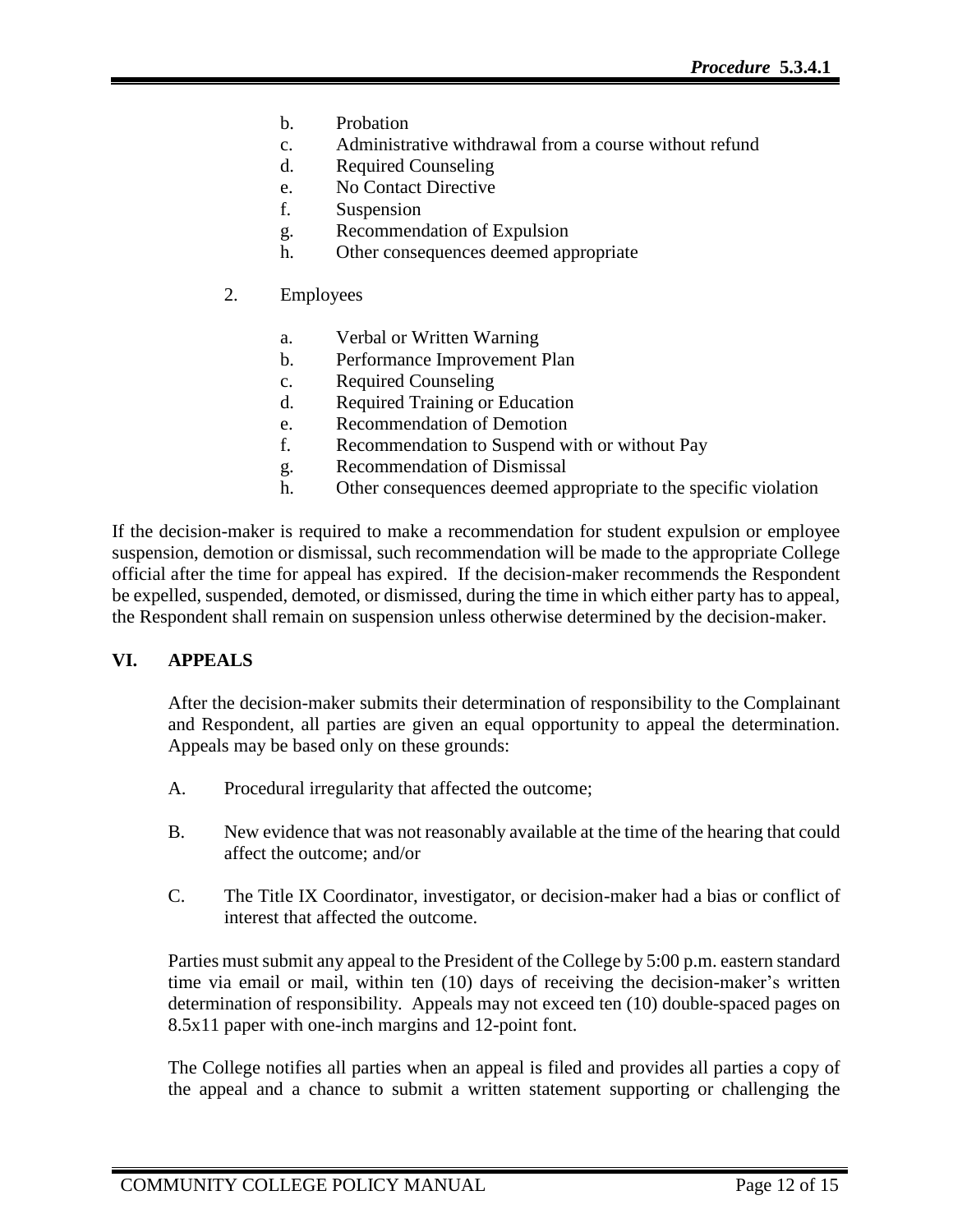outcome. Parties must submit written statements supporting or challenging the outcome to the President of the College by 5:00 p.m. eastern standard time via email or mail, within two (2) days of receiving a copy of an appeal.

The President shall conduct a review of the record, including the appeal(s) received, any written statements supporting or challenging the outcome, the investigation report, the decision-maker's written determination of responsibility, and any accompanying evidence prior to issuing a written decision to the Complainant and Respondent that describes the result of the appeal and the rationale for the result.

The President's written decision is final.

## **VII. PROTECTION AGAINST RETALIATION**

The College will not in any way retaliate against an individual for the purpose of interfering with any right or privilege secured by Title IX or because the individual has made a report or complaint, testified, assisted, participated, or refused to participate in any manner in an investigation, proceeding, or hearing under these Procedures.

Retaliation is a violation of College policy regardless of whether the underlying allegations are ultimately found to have merit. Reports of retaliation are treated separately from reports or complaints of sexual harassment.

### **VIII. PROVIDING FALSE INFORMATION**

Any individual who knowingly files a false report or complaint, who knowingly provides false information to College officials or who knowingly misleads College officials involved in the investigation or resolution of a complaint may be subject to disciplinary action, including but not limited to expulsion or employment termination. The College recognizes a determination regarding responsibility alone is not sufficient to conclude a false report or complaint was made.

### **IX. LIMITED IMMUNITY**

The College community encourages the reporting of misconduct and crimes. Sometimes, complainants or witnesses are hesitant to report to College officials or participate in resolution processes because they fear they themselves may be accused of various policy violations. It is in the best interest of this College that as many complainants as possible choose to report to College officials and that witnesses come forward to share what they know. To encourage reporting, the College offers sexual harassment complainants and witnesses amnesty from minor policy violations.

# **X. FERPA (Family Educational Rights and Privacy Act)**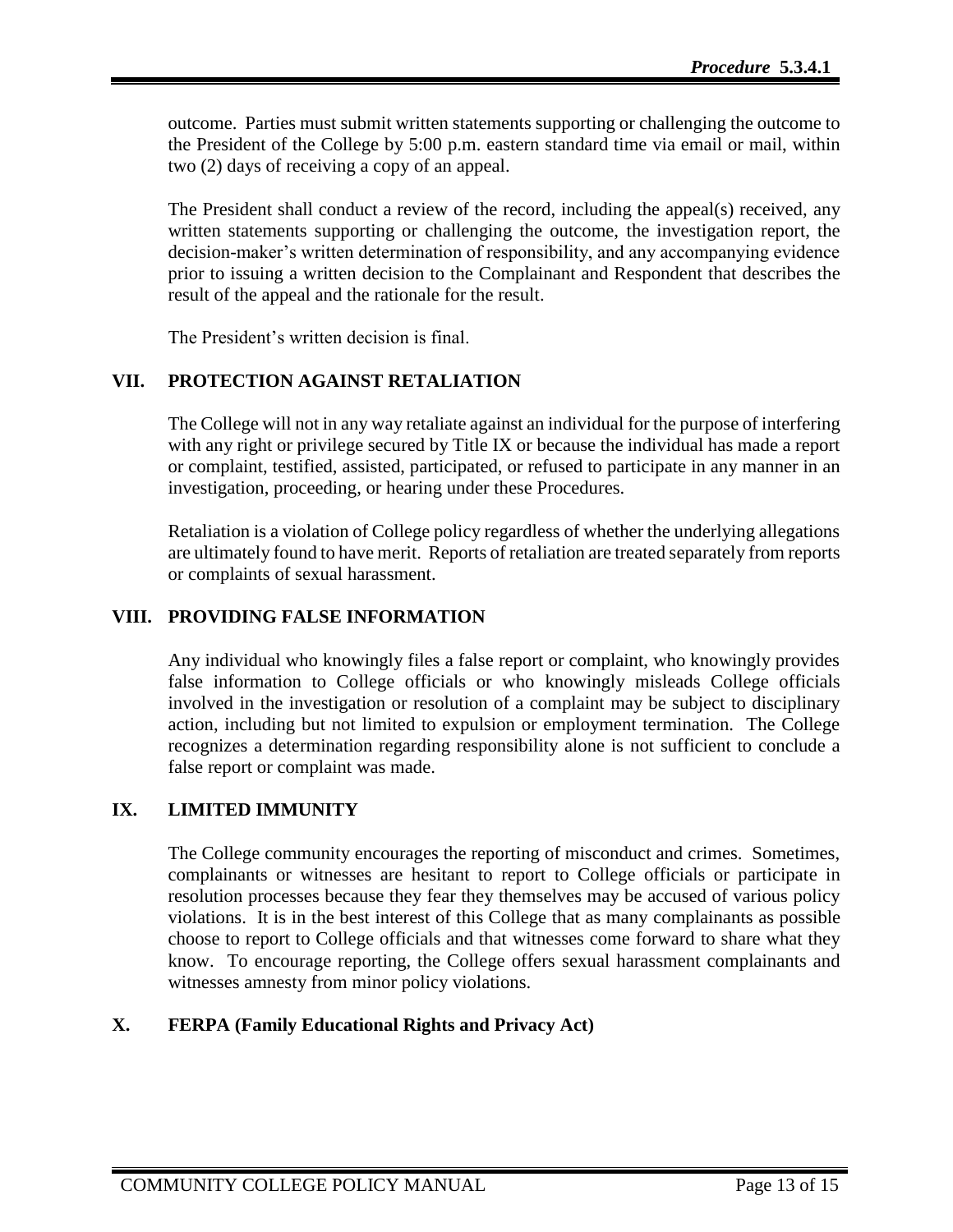A student's personally identifiable information found in a student's education records will be shared only with College employees who need to know to assist with the College's response to sexual harassment.

A student's personally identifiable information found in a student's education records will not be disclosed to third parties unaffiliated with the College unless:

- A. The student gives consent;
- B. The College must respond to a lawfully issued subpoena or court order; or
- C. The College is otherwise required by law to disclose.

# **XI. SUSPENDING PROCEDURES**

In cases of emergency or serious misconduct, the College reserves the right to suspend this process and may enact appropriate action for the welfare and safety of the College community.

# **XII. STUDENT AND EMPLOYEE EDUCATION AND ANNUAL TRAINING**

The Title IX Coordinator, investigators, decision-makers, and those involved in any informal resolution process shall receive annual trainings on topics including:

- A. The definition of sexual harassment for Title IX purposes;
- B. The scope of the College's education programs and activities under Title IX;
- C. How to conduct an investigation and grievance process including hearings, appeals, and informal resolution processes;
- D. How to serve impartially, including avoiding prejudgment of facts at issue, conflicts of interest, and bias;
- E. Technology to be used at live hearings;
- F. Issues of relevance of questions and evidence, including rape-shield limitations; and
- G. Issues of relevance to create an investigative report that fairly summarizes relevant evidence.

All training materials are posted on the College's website.

All new students and all employees shall be required to participate in a primary prevention and awareness program that promotes awareness of sexual harassment. This program will be held annually at the beginning of each fall semester.

At this annual training, students and employees must receive training in the following areas:

A. Information about safe and positive options for bystander intervention skills;